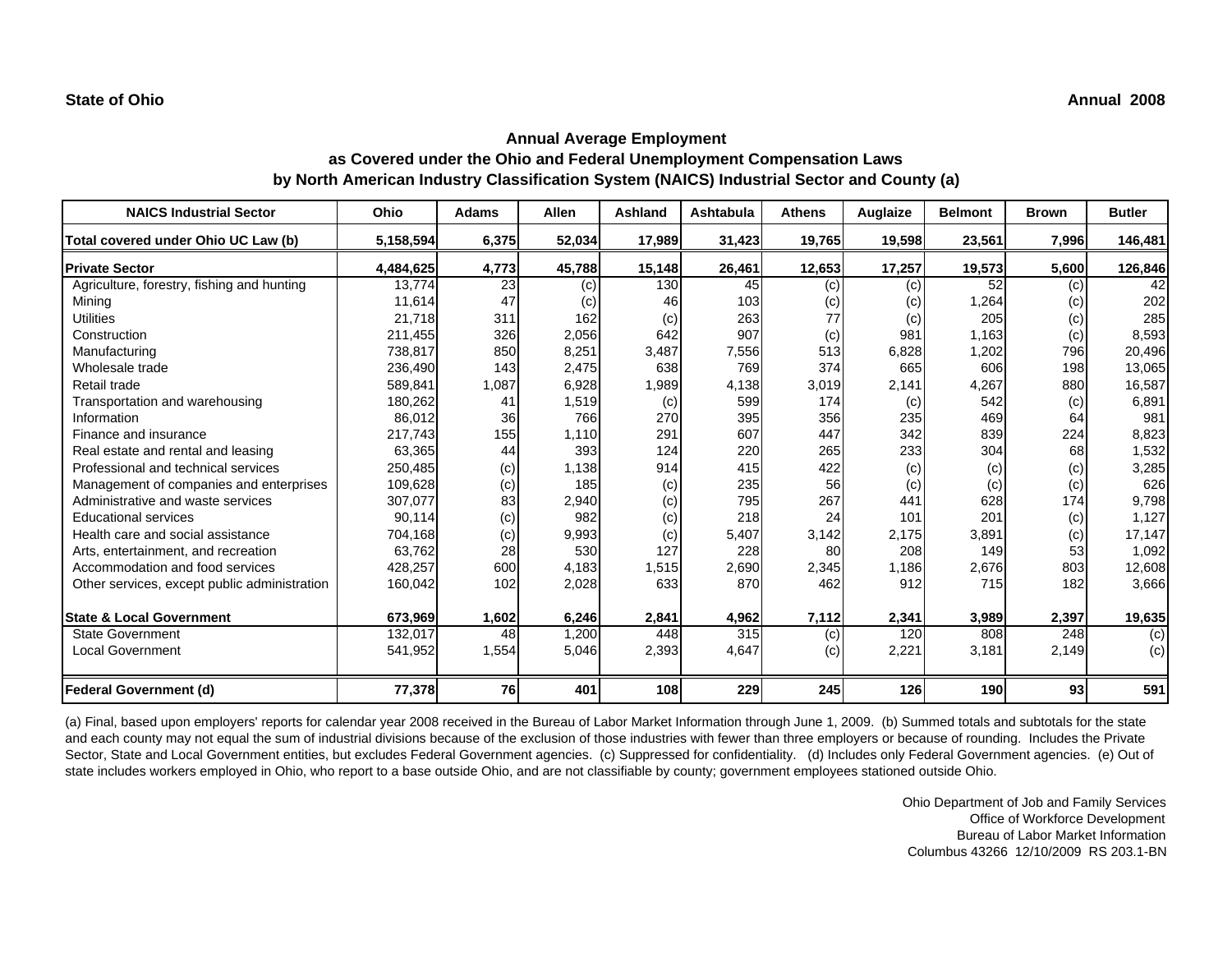| <b>NAICS Industrial Sector</b>               | Carroll | Champaign | <b>Clark</b> | <b>Clermont</b> | <b>Clinton</b> | Columbiana | Coshocton | Crawford | Cuyahoga | <b>Darke</b> |
|----------------------------------------------|---------|-----------|--------------|-----------------|----------------|------------|-----------|----------|----------|--------------|
| Total covered under Ohio UC Law (b)          | 5,950   | 10,277    | 50,276       | 56,081          | 25,128         | 30,808     | 11,418    | 14,216   | 715,087  | 17,754       |
| <b>Private Sector</b>                        | 4,900   | 8,269     | 43,539       | 48,534          | 21,811         | 26,422     | 9,863     | 12,224   | 631,666  | 15,528       |
| Agriculture, forestry, fishing and hunting   | (c)     | (c)       | 596          | (c)             | (c)            | 143        | 59        | (c)      | 252      | (c)          |
| Mining                                       | (c)     | (c)       | 44           | (c)             | (c)            | 234        | 140       | (c)      | 333      | (c)          |
| <b>Utilities</b>                             | 44      | (c)       | (c)          | 540             | (c)            | 120        | 430       | (c)      | 1,616    | 47           |
| Construction                                 | 255     | 303       | 1,393        | 3,007           | 285            | 1,099      | 257       | 373      | 22,995   | 946          |
| Manufacturing                                | 1,396   | 3,023     | 7,253        | 5,901           | 3,985          | 6,485      | 2,975     | 4,158    | 79,815   | 4,201        |
| Wholesale trade                              | 158     | 311       | (c)          | 2,524           | (c)            | 1,104      | 164       | 555      | 38,581   | 762          |
| Retail trade                                 | 844     | 1,190     | 6,336        | 10,023          | 1,780          | 4,032      | 1,245     | 1,389    | 66,944   | 1,984        |
| Transportation and warehousing               | 218     | (c)       | 2,669        | 1,538           | 9,731          | 962        | 291       | (c)      | 21,817   | 957          |
| Information                                  | 37      | 91        | 286          | 1,185           | 295            | 159        | 85        | 82       | 15,173   | 123          |
| Finance and insurance                        | 69      | 223       | 2,528        | 3,684           | 590            | 719        | 247       | 606      | 44,366   | 612          |
| Real estate and rental and leasing           | 63      | 104       | 446          | 796             | 195            | 222        | 70        | 83       | 12,743   | 143          |
| Professional and technical services          | (c)     | (c)       | 987          | 2,311           | 178            | 506        | 178       | 417      | 46,625   | (c)          |
| Management of companies and enterprises      | (c)     | (c)       | 914          | 341             | 138            | 74         | 27        | (c)      | 17,983   | (c)          |
| Administrative and waste services            | 122     | 231       | 2,095        | 2,131           | 642            | 1,373      | 727       | (c)      | 44,155   | 676          |
| <b>Educational services</b>                  | (c)     | (c)       | 788          | 435             | (c)            | 246        | 30        | (c)      | 19,588   | 48           |
| Health care and social assistance            | (c)     | (c)       | 8,137        | 5,482           | (c)            | 5,121      | 1,800     | (c)      | 115,168  | 2,136        |
| Arts, entertainment, and recreation          | 110     | 109       | 395          | 703             | 89             | 319        | 128       | 58       | 9,383    | 225          |
| Accommodation and food services              | 482     | 840       | 4,629        | 6,038           | 1,251          | 2,528      | 700       | 1,198    | 52,252   | 1,065        |
| Other services, except public administration | 214     | 321       | 2,001        | 1,845           | 325            | 978        | 314       | 439      | 21,876   | 559          |
| <b>State &amp; Local Government</b>          | 1,050   | 2,008     | 6,737        | 7,547           | 3,317          | 4,386      | 1,555     | 1,993    | 83,421   | 2,226        |
| <b>State Government</b>                      | 31      | 65        | 253          | 611             | 190            | 339        | 49        | 145      | 4,908    | 49           |
| <b>Local Government</b>                      | 1,019   | 1,943     | 6,484        | 6,936           | 3,127          | 4,047      | 1,506     | 1,848    | 78,513   | 2,177        |
| <b>Federal Government (d)</b>                | 52      | 79        | 698          | 379             | 176            | 599        | 90        | 83       | 16,787   | 117          |

(a) Final, based upon employers' reports for calendar year 2008 received in the Bureau of Labor Market Information through June 1, 2009. (b) Summed totals and subtotals for the state and each county may not equal the sum of industrial divisions because of the exclusion of those industries with fewer than three employers or because of rounding. Includes the Private Sector, State and Local Government entities, but excludes Federal Government agencies. (c) Suppressed for confidentiality. (d) Includes only Federal Government agencies. (e) Out of state includes workers employed in Ohio, who report to a base outside Ohio, and are not classifiable by county; government employees stationed outside Ohio.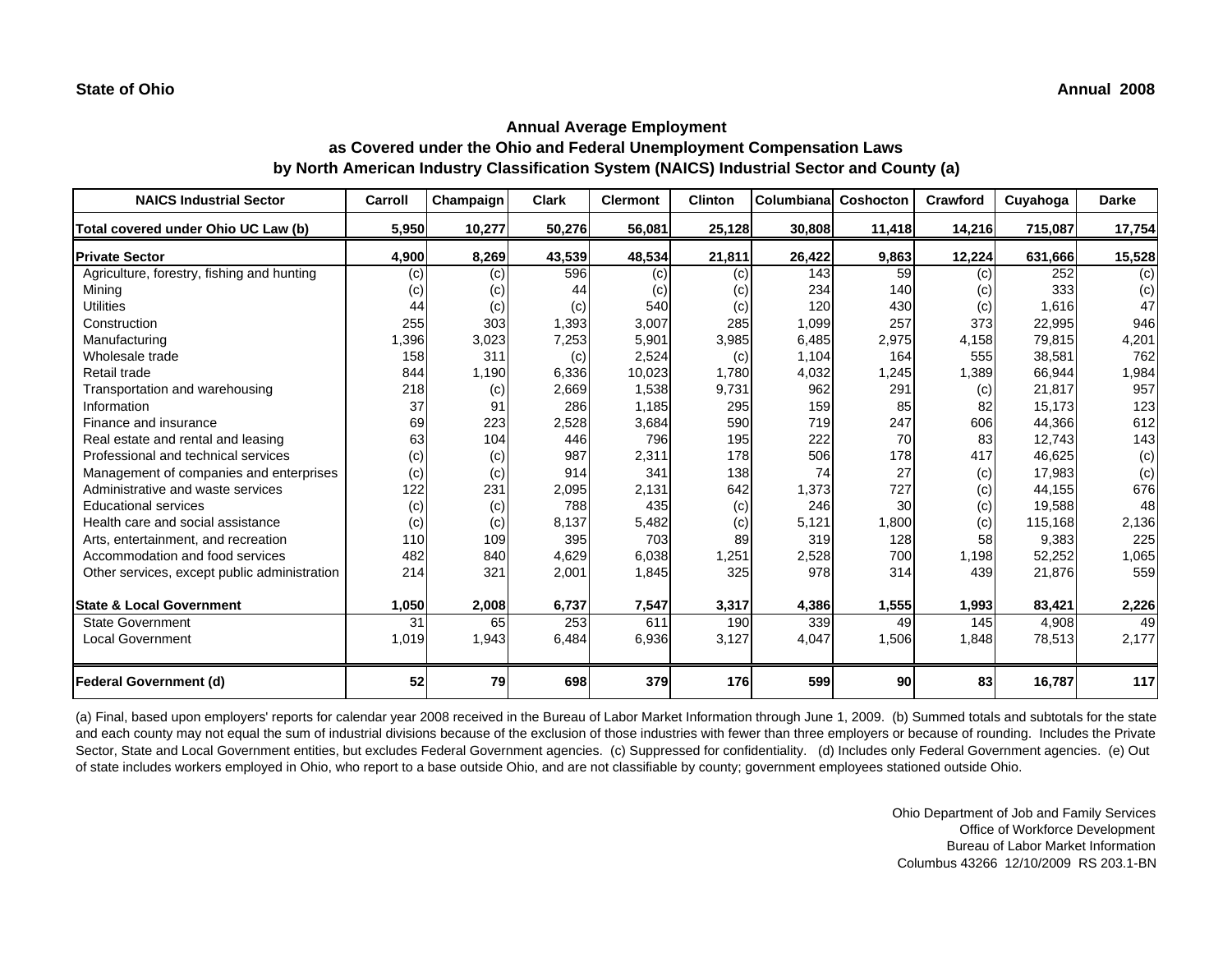| <b>NAICS Industrial Sector</b>               | <b>Defiance</b> | <b>Delaware</b> | Erie   | <b>Fairfield</b> | <b>Fayette</b> | <b>Franklin</b> | <b>Fulton</b> | Gallia | Geauga | Greene |
|----------------------------------------------|-----------------|-----------------|--------|------------------|----------------|-----------------|---------------|--------|--------|--------|
| Total covered under Ohio UC Law (b)          | 16,725          | 69,395          | 36,734 | 39,762           | 11,786         | 667,330         | 19,605        | 11,877 | 34,629 | 55,737 |
| <b>Private Sector</b>                        | 14,736          | 61,667          | 31,524 | 31,637           | 10,086         | 568,437         | 16,915        | 9,890  | 30,663 | 46,486 |
| Agriculture, forestry, fishing and hunting   | 43              | 237             | (c)    | 43               | 15             | 321             | 214           | (c)    | 248    | (c)    |
| Minina                                       | (c)             | 62              | (c)    | 37               | (c)            | 237             | (c)           | (c)    | 66     | (c)    |
| <b>Utilities</b>                             | 28              | 120             | (c)    | 204              | (c)            | 2,896           | (c)           | 852    | (c)    | (c)    |
| Construction                                 | 497             | 2,644           | 962    | 1,884            | 292            | 23,789          | 795           | 789    | 2,116  | 1,877  |
| Manufacturing                                | 4,560           | 6,113           | 5,504  | 4,940            | 2,284          | 39,653          | 7,475         | 631    | 8,834  | 3,593  |
| Wholesale trade                              | 491             | 2,603           | 1,461  | 1,010            | (c)            | 29,105          | 847           | 197    | 1,838  | 1,105  |
| Retail trade                                 | 2,505           | 10,043          | 4,747  | 6,612            | 2,404          | 70,784          | 1,607         | 1,517  | 4,231  | 9,806  |
| Transportation and warehousing               | 366             | 2,242           | (c)    | 419              | 1,100          | 38,617          | (c)           | 244    | 504    | (c)    |
| Information                                  | 286             | 896             | 365    | 330              | 61             | 15,467          | 120           | 80     | 165    | 1,537  |
| Finance and insurance                        | 627             | 4,356           | 605    | 841              | 426            | 45,714          | 345           | 395    | 695    | 1,319  |
| Real estate and rental and leasing           | 81              | 746             | 250    | 458              | 90             | 11,451          | 125           | 71     | 328    | 468    |
| Professional and technical services          | 215             | 10,706          | 682    | 1,062            | (c)            | 44,065          | (c)           | 95     | 1,025  | 7,109  |
| Management of companies and enterprises      | 104             | 501             | 45     | 213              | (c)            | 19,351          | (c)           | (c)    | 201    | 248    |
| Administrative and waste services            | 426             | 2,731           | 1,278  | 2,930            | 312            | 53,441          | 698           | 332    | 1,725  | 2,939  |
| <b>Educational services</b>                  | (c)             | 1,248           | 295    | 306              | (c)            | 11,436          | (c)           | (c)    | 568    | 1,669  |
| Health care and social assistance            | (c)             | 4,821           | 4,860  | 3,968            | (c)            | 77,981          | (c)           | (c)    | 3,791  | 5,215  |
| Arts, entertainment, and recreation          | 95              | 1,888           | 2,934  | 361              | 44             | 6,693           | 410           | 34     | 621    | 610    |
| Accommodation and food services              | 1,488           | 7,877           | 5,596  | 4,651            | 1,144          | 56,679          | 1,121         | 906    | 2,481  | 7,044  |
| Other services, except public administration | 561             | 1,835           | 875    | 1,369            | 195            | 20,758          | 362           | 279    | 1,226  | 1,145  |
| <b>State &amp; Local Government</b>          | 1,989           | 7,728           | 5,211  | 8,125            | 1,699          | 98,893          | 2,689         | 1,987  | 3,967  | 9,251  |
| <b>State Government</b>                      | 122             | 911             | 1,149  | 749              | 51             | 48,606          | 154           | (c)    | 217    | (c)    |
| <b>Local Government</b>                      | 1,867           | 6,817           | 4,062  | 7,376            | 1,648          | 50,287          | 2,535         | (c)    | 3,750  | (c)    |
| <b>Federal Government (d)</b>                | 111             | 257             | 206    | 260              | 56             | 12,484          | 98            | 91     | 127    | 11,009 |

(a) Final, based upon employers' reports for calendar year 2008 received in the Bureau of Labor Market Information through June 1, 2009. (b) Summed totals and subtotals for the state and each county may not equal the sum of industrial divisions because of the exclusion of those industries with fewer than three employers or because of rounding. Includes the Private Sector, State and Local Government entities, but excludes Federal Government agencies. (c) Suppressed for confidentiality. (d) Includes only Federal Government agencies. (e) Out of state includes workers employed in Ohio, who report to a base outside Ohio, and are not classifiable by county; government employees stationed outside Ohio.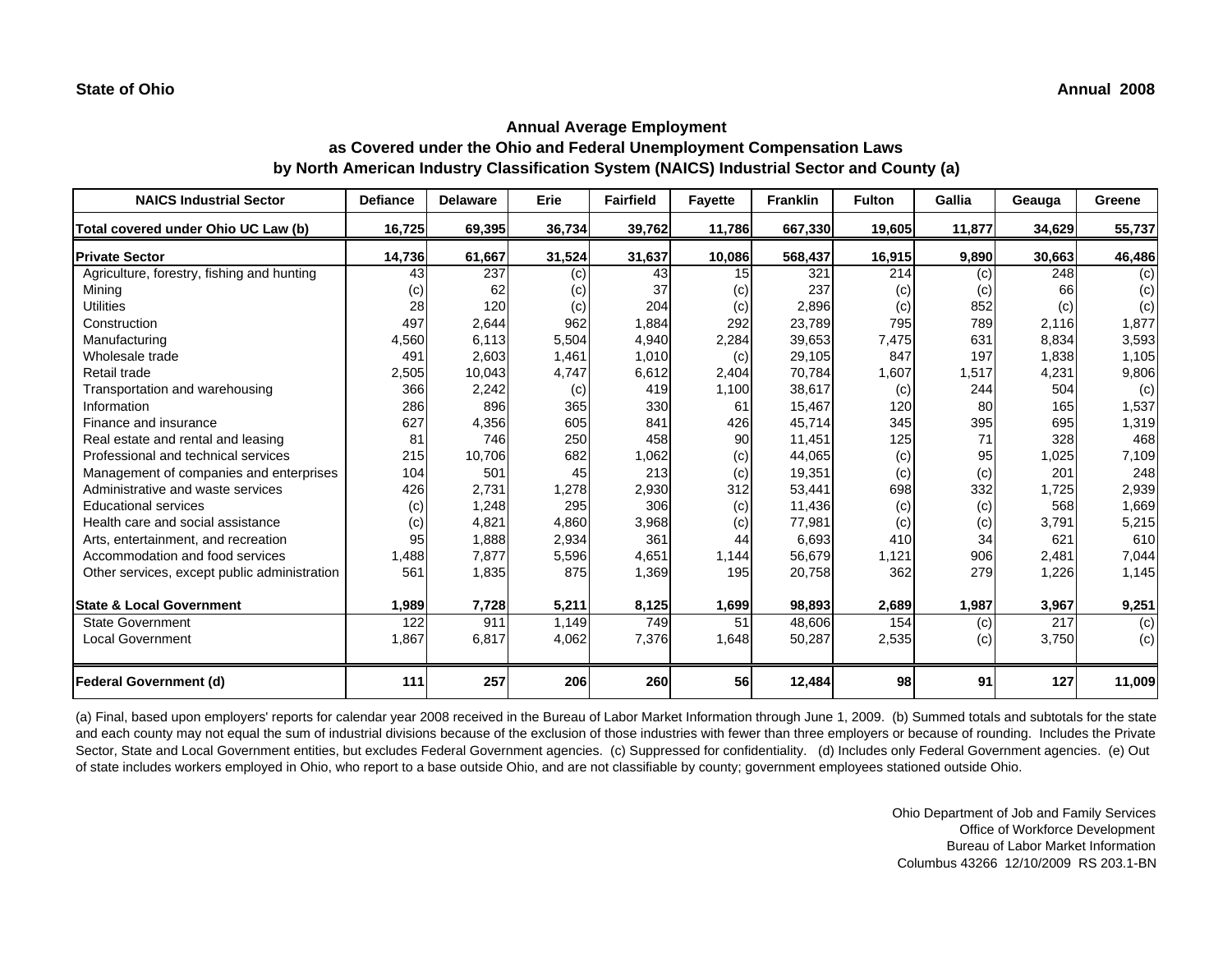| <b>NAICS Industrial Sector</b>               | <b>Guernsey</b> | <b>Hamilton</b> | <b>Hancock</b> | Hardin | <b>Harrison</b> | Henry  | Highland | <b>Hocking</b> | <b>Holmes</b> | <b>Huron</b> |
|----------------------------------------------|-----------------|-----------------|----------------|--------|-----------------|--------|----------|----------------|---------------|--------------|
| Total covered under Ohio UC Law (b)          | 14,019          | 506,312         | 42,002         | 8,173  | 3,515           | 11,208 | 10,911   | 6,862          | 16,863        | 21,943       |
| <b>Private Sector</b>                        | 11,649          | 461,503         | 38,453         | 6,648  | 2,718           | 9,173  | 8,297    | 5,026          | 15,134        | 19,319       |
| Agriculture, forestry, fishing and hunting   | (c)             | 190             | 59             | 135    | 21              | (c)    | 24       | 26             | 179           | (c)          |
| Minina                                       | (c)             | 244             | (c)            | (c)    | 327             | (C)    | 53       | 206            | 120           | (c)          |
| <b>Utilities</b>                             | 47              | 1,336           | 114            | 51     | 29              | (c)    | 75       | 9              | (c)           | (c)          |
| Construction                                 | 528             | 22,805          | (c)            | 130    | 101             | 589    | 300      | 325            | 1,751         | 1,460        |
| Manufacturing                                | 2,917           | 55,792          | 11,220         | 2,104  | 614             | 3,292  | 2,100    | 948            | 6,027         | 6,649        |
| Wholesale trade                              | 300             | 25,666          | 1,051          | 261    | 127             | (c)    | 244      | 61             | 715           | (c)          |
| Retail trade                                 | 1,867           | 47,842          | 5,459          | 930    | 319             | 1,033  | 1,630    | 866            | 1,887         | 2,038        |
| Transportation and warehousing               | 249             | 12,749          | 2,127          | 95     | 94              | 808    | 163      | 92             | (c)           | 1,179        |
| Information                                  | 145             | 9,302           | 443            | 87     | 16              | 115    | 322      | 50             | 81            | 278          |
| Finance and insurance                        | 258             | 23,791          | 614            | 208    | (c)             | 296    | 437      | 182            | 339           | 451          |
| Real estate and rental and leasing           | 100             | 6,666           | 383            | 57     | (c)             | 68     | 76       | 89             | 39            | 118          |
| Professional and technical services          | (c)             | 37,741          | 1,506          | 105    | 36              | 91     | (c)      | 87             | 259           | 458          |
| Management of companies and enterprises      | (c)             | 27,577          | 649            | (c)    | (c)             | (c)    | (c)      | (c)            | 29            | 46           |
| Administrative and waste services            | 507             | 35,726          | 1,896          | 82     | (c)             | 122    | 224      | 136            | 734           | 423          |
| <b>Educational services</b>                  | 46              | 10,726          | 989            | (c)    | (c)             | 61     | (c)      | 22             | (c)           | (c)          |
| Health care and social assistance            | 2,253           | 79,350          | 4,521          | (c)    | (c)             | 1,296  | (c)      | 582            | (c)           | (c)          |
| Arts, entertainment, and recreation          | 71              | 7,619           | 274            | 88     | 36              | 32     | 59       | 60             | 74            | 163          |
| Accommodation and food services              | 1,426           | 38,850          | 3,484          | 827    | 197             | 545    | 923      | 1,021          | 1,208         | 1,509        |
| Other services, except public administration | 348             | 17,534          | 1,116          | 227    | 60              | 394    | 270      | 266            | 191           | 709          |
| <b>State &amp; Local Government</b>          | 2,369           | 44,808          | 3,549          | 1,526  | 797             | 2,035  | 2,614    | 1,837          | 1,729         | 2,624        |
| <b>State Government</b>                      | 542             | (c)             | 212            | 37     | 34              | 47     | 130      | 363            | 43            | 79           |
| <b>Local Government</b>                      | 1,827           | (c)             | 3,337          | 1,489  | 763             | 1,988  | 2,484    | 1,474          | 1,686         | 2,545        |
| <b>Federal Government (d)</b>                | 117             | 9,319           | 176            | 81     | 65              | 128    | 112      | 53             | 72            | 142          |

(a) Final, based upon employers' reports for calendar year 2008 received in the Bureau of Labor Market Information through June 1, 2009. (b) Summed totals and subtotals for the state and each county may not equal the sum of industrial divisions because of the exclusion of those industries with fewer than three employers or because of rounding. Includes the Private Sector, State and Local Government entities, but excludes Federal Government agencies. (c) Suppressed for confidentiality. (d) Includes only Federal Government agencies. (e) Out of state includes workers employed in Ohio, who report to a base outside Ohio, and are not classifiable by county; government employees stationed outside Ohio.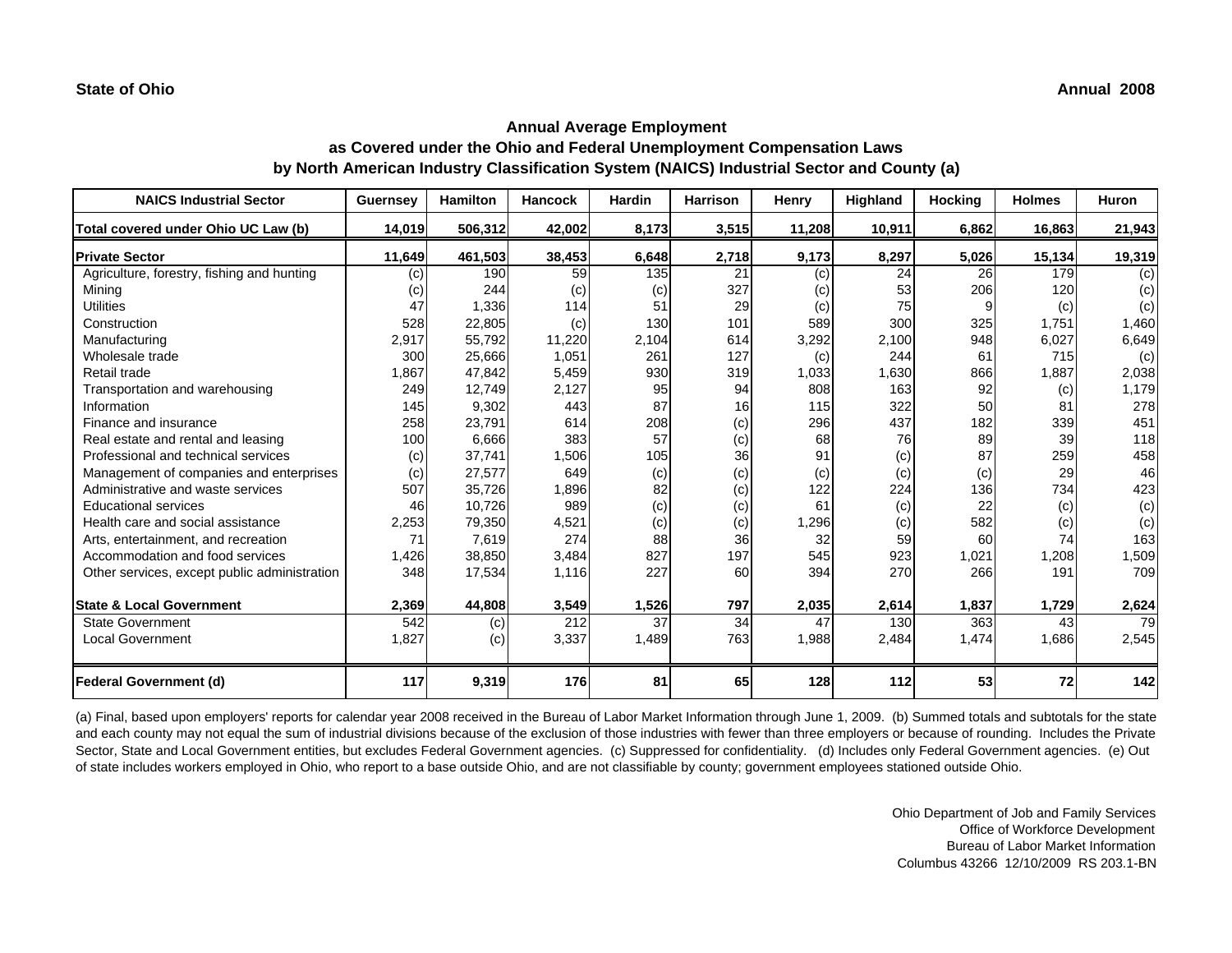| <b>NAICS Industrial Sector</b>               | <b>Jackson</b> | <b>Jefferson</b> | Knox   | Lake    | <b>Lawrence</b> | Licking | Logan  | Lorain | Lucas   | <b>Madison</b> |
|----------------------------------------------|----------------|------------------|--------|---------|-----------------|---------|--------|--------|---------|----------------|
| Total covered under Ohio UC Law (b)          | 11,079         | 25,825           | 19,418 | 100,051 | 12,691          | 53,503  | 20,154 | 97,392 | 210,537 | 13,836         |
| <b>Private Sector</b>                        | 9,440          | 22,267           | 16,512 | 88,025  | 9,711           | 45,868  | 17,821 | 82,899 | 184,670 | 10,704         |
| Agriculture, forestry, fishing and hunting   | 63             | (c)              | 84     | 914     | (c)             | 364     | 101    | 984    | 415     | 137            |
| Mining                                       | 204            | (c)              | 138    | 277     | (c)             | 122     | 29     | 26     | 66      | (c)            |
| <b>Utilities</b>                             | (c)            | 1,017            | 54     | 1,728   | 112             | 212     | 35     | 378    | 629     | (c)            |
| Construction                                 | 376            | 2,455            | 697    | 4,040   | 858             | 3,336   | 594    | 4,563  | 8,974   | 428            |
| Manufacturing                                | 3,424          | 2,899            | 4,501  | 21,529  | 700             | 7,425   | 6,077  | 18,854 | 21,668  | 2,994          |
| Wholesale trade                              | 184            | 738              | 393    | 4,614   | 191             | 1,451   | 441    | 2,898  | 7,495   | (c)            |
| Retail trade                                 | 1,523          | 3,243            | 2,460  | 14,417  | 2,274           | 7,482   | 1,794  | 13,228 | 26,004  | 1,813          |
| Transportation and warehousing               | (c)            | 1,210            | 150    | 945     | 789             | 1,756   | 1,334  | 1,839  | 8,676   | 970            |
| Information                                  | 86             | 567              | 297    | 821     | 82              | 505     | 112    | 967    | 2,919   | 53             |
| Finance and insurance                        | 321            | 443              | 430    | 2,074   | 279             | 2,377   | 298    | 1,960  | 6,319   | 178            |
| Real estate and rental and leasing           | 75             | 319              | 180    | 925     | 77              | 622     | 192    | 1,001  | 2,441   | 93             |
| Professional and technical services          | 116            | 463              | 273    | 3,395   | 223             | 1,606   | (c)    | 2,475  | 9,149   | 593            |
| Management of companies and enterprises      | 55             | 27               | 101    | 954     | 54              | 1,253   | (c)    | 784    | 4,525   | 14             |
| Administrative and waste services            | 438            | 810              | 430    | 5,493   | 397             | 2,434   | 2,053  | 5,590  | 12.714  | 676            |
| <b>Educational services</b>                  | 25             | (c)              | 1,236  | 1,667   | 52              | 1,163   | 34     | 2,338  | 4,178   | 55             |
| Health care and social assistance            | 1,209          | (c)              | 2,714  | 10,752  | 2,202           | 6,210   | 1,966  | 12,669 | 38,406  | 1,170          |
| Arts, entertainment, and recreation          | 27             | 228              | 159    | 1,113   | 38              | 754     | 282    | 1,080  | 3,235   | 44             |
| Accommodation and food services              | 907            | 1,818            | 1,593  | 9,114   | 1,037           | 5,272   | 1,165  | 8,167  | 18,759  | 929            |
| Other services, except public administration | 244            | 752              | 623    | 3,253   | 339             | 1,526   | 587    | 3,099  | 8,099   | 148            |
| <b>State &amp; Local Government</b>          | 1,639          | 3,558            | 2,906  | 12,027  | 2,981           | 7,635   | 2,333  | 14,494 | 25,867  | 3,133          |
| <b>State Government</b>                      | 180            | 98               | (c)    | 141     | 318             | 935     | 93     | 1,208  | 7,795   | 1,351          |
| <b>Local Government</b>                      | 1,459          | 3,460            | (c)    | 11,886  | 2,663           | 6,700   | 2,240  | 13,286 | 18,072  | 1,782          |
| <b>Federal Government (d)</b>                | 74             | 227              | 117    | 449     | 135             | 501     | 148    | 1,154  | 1,937   | 87             |

(a) Final, based upon employers' reports for calendar year 2008 received in the Bureau of Labor Market Information through June 1, 2009. (b) Summed totals and subtotals for the state and each county may not equal the sum of industrial divisions because of the exclusion of those industries with fewer than three employers or because of rounding. Includes the Private Sector, State and Local Government entities, but excludes Federal Government agencies. (c) Suppressed for confidentiality. (d) Includes only Federal Government agencies. (e) Out of state includes workers employed in Ohio, who report to a base outside Ohio, and are not classifiable by county; government employees stationed outside Ohio.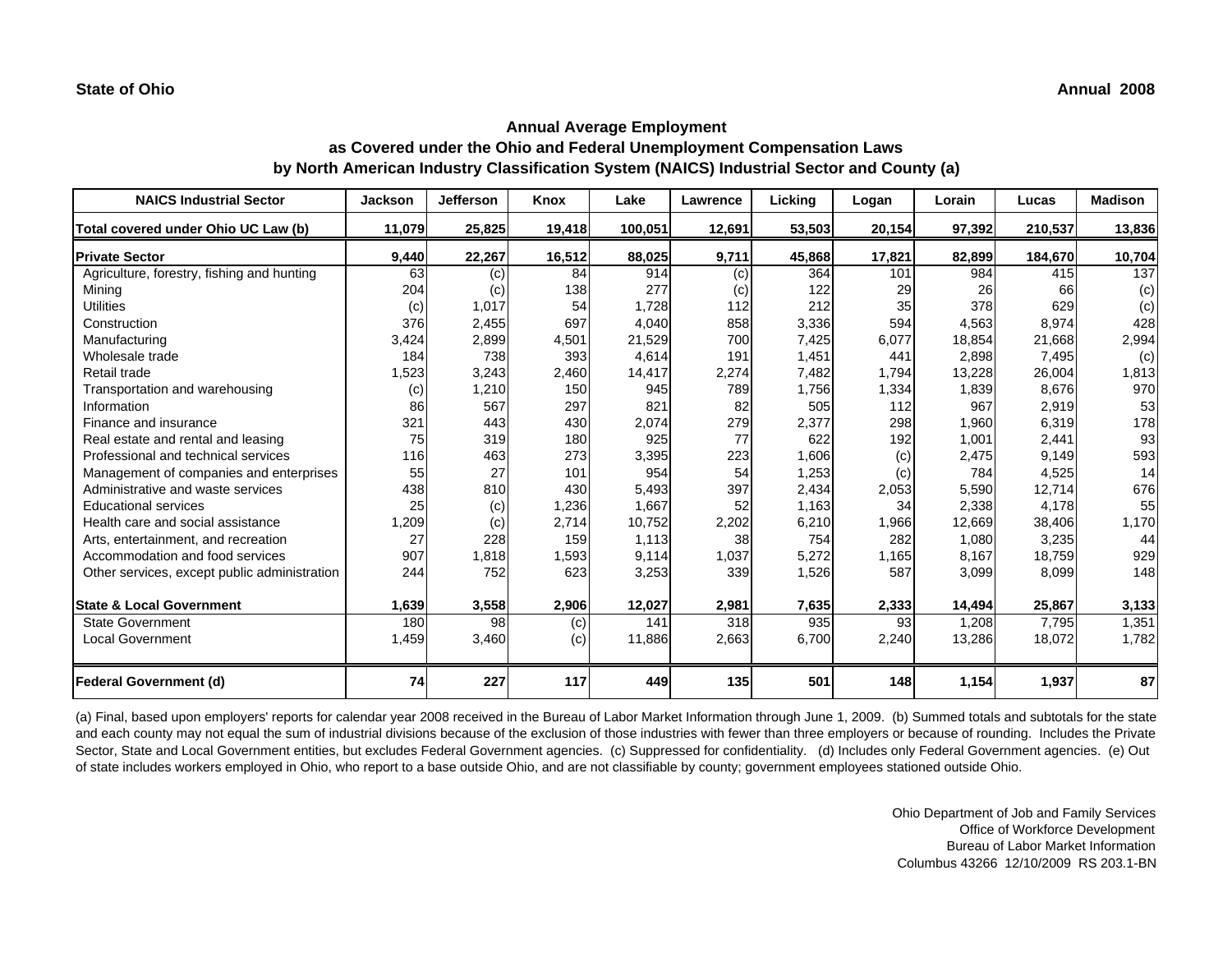| <b>NAICS Industrial Sector</b>               | <b>Mahoning</b> | <b>Marion</b> | <b>Medina</b> | <b>Meigs</b> | <b>Mercer</b> | <b>Miami</b> | <b>Monroe</b> | Montgomery | Morgan | <b>Morrow</b> |
|----------------------------------------------|-----------------|---------------|---------------|--------------|---------------|--------------|---------------|------------|--------|---------------|
| Total covered under Ohio UC Law (b)          | 100,440         | 27,135        | 59,659        | 3,479        | 17,291        | 40,349       | 3,781         | 256,020    | 2,409  | 5,426         |
| <b>Private Sector</b>                        | 87,076          | 21,455        | 52,445        | 2,433        | 14,659        | 35,345       | 3,001         | 227,244    | 1,722  | 3,781         |
| Agriculture, forestry, fishing and hunting   | 172             | (c)           | 153           | 70           | (c)           | 160          | (c)           | (c)        | (c)    | 18            |
| Mining                                       | 281             | (c)           | 38            | 114          | (c)           | 45           | 66            | (c)        | (c)    | 36            |
| <b>Utilities</b>                             | 398             | (c)           | (c)           | (c)          | (c)           | (c)          | 25            | 986        | (c)    | (c)           |
| Construction                                 | 5,006           | 722           | 3,218         | 269          | 904           | 1,725        | 158           | 9,285      | 153    | 310           |
| Manufacturing                                | 9,838           | 6,935         | 9,503         | 102          | 5,047         | 9,930        | (c)           | 31,425     | 416    | 1,126         |
| Wholesale trade                              | 4,847           | 676           | (c)           | 77           | (c)           | 1,998        | 81            | 9,473      | (c)    | 87            |
| Retail trade                                 | 14,073          | 3,031         | 8,505         | 559          | 2,047         | 4,858        | 363           | 25,533     | 287    | 675           |
| Transportation and warehousing               | 4,093           | (c)           | 3,121         | (c)          | 991           | (c)          | 208           | 7,386      | (c)    | (c)           |
| Information                                  | 1,959           | 801           | 478           | (c)          | 186           | 291          | (c)           | 9.967      | 28     | 68            |
| Finance and insurance                        | 2,908           | 502           | 1,077         | 162          | 590           | 890          | 420           | 10,449     | 84     | 87            |
| Real estate and rental and leasing           | 1,090           | 216           | 711           | 12           | 110           | 339          | 10            | 3,566      |        | 27            |
| Professional and technical services          | 3,114           | 450           | 2,035         | 55           | 259           | (c)          | (c)           | 13,241     | 46     | 79            |
| Management of companies and enterprises      | 858             | 194           | 2,780         | (c)          | 16            | (c)          | (c)           | 5,034      | (c)    | (c)           |
| Administrative and waste services            | 6,734           | 932           | 3,504         | (c)          | 279           | 2,223        | 42            | 16,151     | 23     | 74            |
| <b>Educational services</b>                  | 1,367           | 109           | 380           | (c)          | 59            | 177          | 35            | 7,118      | (c)    | (c)           |
| Health care and social assistance            | 16,888          | 3,115         | 6,306         | (c)          | 1,105         | 4,373        | 195           | 44,733     | 352    | (c)           |
| Arts, entertainment, and recreation          | 858             | 246           | 1,120         | 9            | 148           | 272          |               | 2,611      |        | 50            |
| Accommodation and food services              | 9,083           | 1,964         | 5.170         | 369          | 1,189         | 3,579        | 104           | 21,970     | 170    | 400           |
| Other services, except public administration | 3,509           | 752           | 1,584         | (c)          | 607           | 1,188        | 121           | 8,031      | 46     | 64            |
| <b>State &amp; Local Government</b>          | 13,365          | 5,680         | 7,214         | 1,047        | 2,631         | 5,004        | 780           | 28,777     | 687    | 1,644         |
| <b>State Government</b>                      | 3,327           | 1,457         | 146           | 42           | 144           | 157          | 38            | 1.681      | 57     | 83            |
| <b>Local Government</b>                      | 10,038          | 4,223         | 7,068         | 1,005        | 2,487         | 4,847        | 742           | 27,096     | 630    | 1,561         |
| <b>Federal Government (d)</b>                | 1,324           | 144           | 376           | 77           | <b>106</b>    | 209          | 54            | 5,068      | 41     | 61            |

(a) Final, based upon employers' reports for calendar year 2008 received in the Bureau of Labor Market Information through June 1, 2009. (b) Summed totals and subtotals for the state and each county may not equal the sum of industrial divisions because of the exclusion of those industries with fewer than three employers or because of rounding. Includes the Private Sector, State and Local Government entities, but excludes Federal Government agencies. (c) Suppressed for confidentiality. (d) Includes only Federal Government agencies. (e) Out of state includes workers employed in Ohio, who report to a base outside Ohio, and are not classifiable by county; government employees stationed outside Ohio.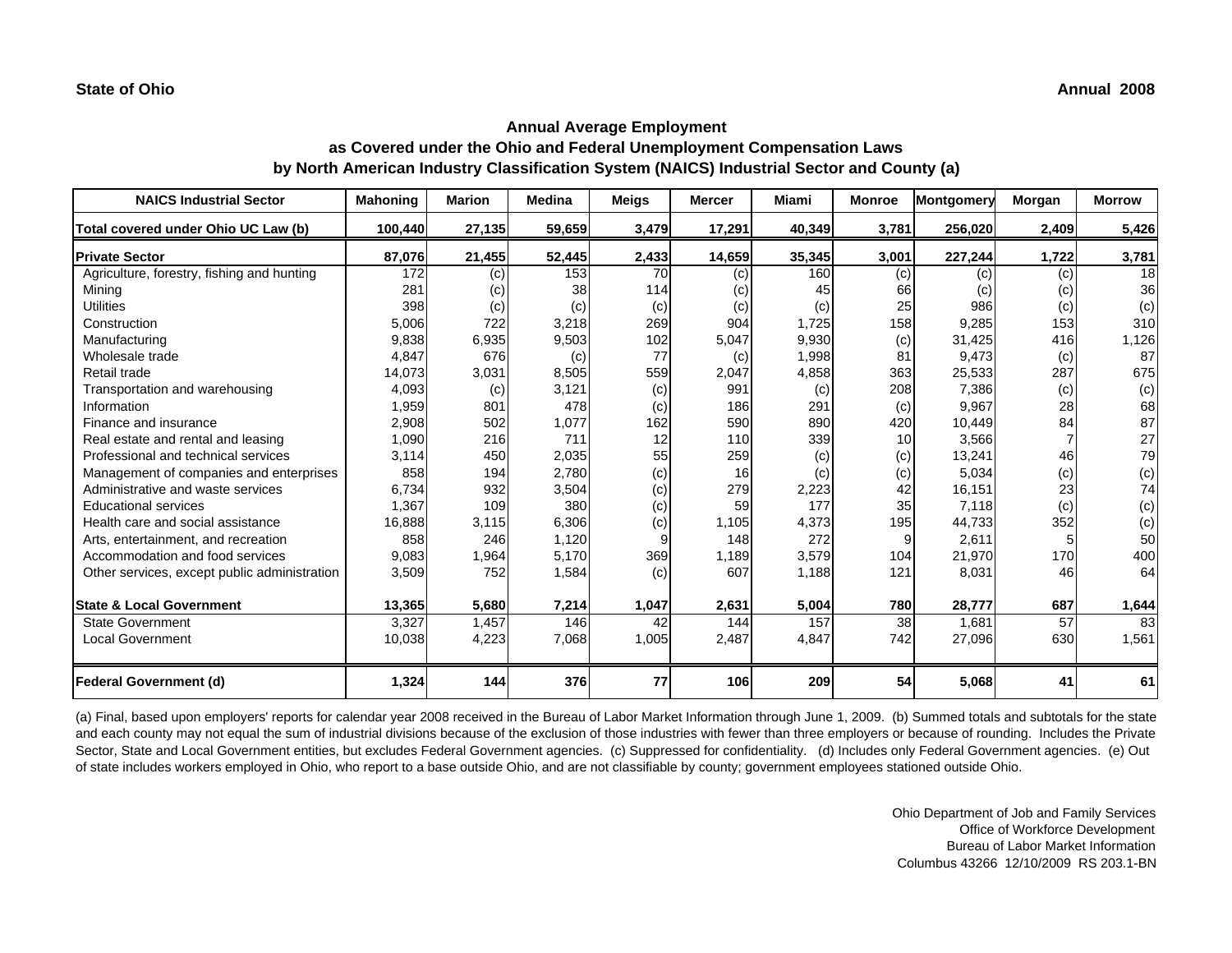| <b>NAICS Industrial Sector</b>               | <b>Muskingum</b> | <b>Noble</b> | <b>Ottawa</b> | Paulding | Perry | Pickaway | <b>Pike</b> | Portage | <b>Preble</b> | Putnam |
|----------------------------------------------|------------------|--------------|---------------|----------|-------|----------|-------------|---------|---------------|--------|
| Total covered under Ohio UC Law (b)          | 33,392           | 3,194        | 13,737        | 5,134    | 5,982 | 14,500   | 9,664       | 52,642  | 10,842        | 11,689 |
| <b>Private Sector</b>                        | 28,552           | 2,172        | 11,621        | 4,011    | 4,097 | 10,225   | 7,958       | 40,367  | 9,026         | 9,891  |
| Agriculture, forestry, fishing and hunting   | 15               | (c)          | 153           | (c)      | 16    | (c)      | (c)         | 176     | 78            | (c)    |
| Minina                                       | 363              | (c)          | 145           | (c)      | 256   | (c)      | (c)         | 368     | 44            | (c)    |
| <b>Utilities</b>                             | 209              | 11           | (c)           | (c)      | 29    | 65       | (c)         | (c)     | (c)           | (c)    |
| Construction                                 | 948              | 129          | 476           | 219      | 457   | 663      | 650         | 2,067   | 397           | 979    |
| Manufacturing                                | 4,470            | 510          | 2,360         | 1,623    | 880   | 2,441    | 3,028       | 10,902  | 3,190         | 3,225  |
| Wholesale trade                              | 1,130            | 125          | (c)           | 143      | 92    | 496      | (c)         | 2,711   | 482           | (c)    |
| Retail trade                                 | 5,324            | 294          | 1,621         | 459      | 612   | 1,513    | 989         | 6,243   | 1,313         | 1,189  |
| Transportation and warehousing               | 1,292            | 78           | 393           | (c)      | 65    | 218      | 119         | (c)     | (c)           | 356    |
| Information                                  | 482              | (c)          | 81            | 23       | 33    | 52       | 46          | 378     | 37            | 84     |
| Finance and insurance                        | 809              | (c)          | 359           | 94       | 186   | 299      | 177         | 713     | 226           | 333    |
| Real estate and rental and leasing           | 284              | (c)          | 162           | 23       | 29    | 113      | 50          | 553     | 80            | 40     |
| Professional and technical services          | 549              | 30           | (c)           | 63       | 99    | 319      | (c)         | 1,500   | (c)           | 477    |
| Management of companies and enterprises      | 100              | (c)          | (c)           | (c)      | (c)   | 72       | (c)         | 769     | (c)           | (c)    |
| Administrative and waste services            | 853              | (c)          | 241           | 53       | (c)   | 613      | 482         | 1,359   | 434           | 314    |
| <b>Educational services</b>                  | 591              | (c)          | 50            | (c)      | (c)   | 11       | 25          | 619     | (c)           | 133    |
| Health care and social assistance            | 6,490            | 508          | 1,503         | (c)      | (c)   | 1,708    | 1,101       | 3,902   | (c)           | 926    |
| Arts, entertainment, and recreation          | 320              | (c)          | 580           | 22       | 47    | 180      | 20          | 834     | 66            | 91     |
| Accommodation and food services              | 3,101            | (c)          | 1,790         | 231      | 358   | 1,052    | 641         | 4,686   | 761           | 860    |
| Other services, except public administration | 1,223            | 61           | 362           | 111      | 155   | 302      | 165         | 1,616   | 265           | 463    |
| <b>State &amp; Local Government</b>          | 4,840            | 1,023        | 2,117         | 1,123    | 1,885 | 4,275    | 1,705       | 12,275  | 1,817         | 1,798  |
| State Government                             | 401              | 512          | 195           | 34       | 44    | 1,522    | 100         | (c)     | 86            | 63     |
| <b>Local Government</b>                      | 4,439            | 511          | 1,922         | 1,089    | 1,841 | 2,753    | 1,605       | (c)     | 1,731         | 1,735  |
| <b>Federal Government (d)</b>                | 286              | 29           | 183           | 53       | 69    | 93       | 74          | 302     | 90            | 82     |

(a) Final, based upon employers' reports for calendar year 2008 received in the Bureau of Labor Market Information through June 1, 2009. (b) Summed totals and subtotals for the state and each county may not equal the sum of industrial divisions because of the exclusion of those industries with fewer than three employers or because of rounding. Includes the Private Sector, State and Local Government entities, but excludes Federal Government agencies. (c) Suppressed for confidentiality. (d) Includes only Federal Government agencies. (e) Out of state includes workers employed in Ohio, who report to a base outside Ohio, and are not classifiable by county; government employees stationed outside Ohio.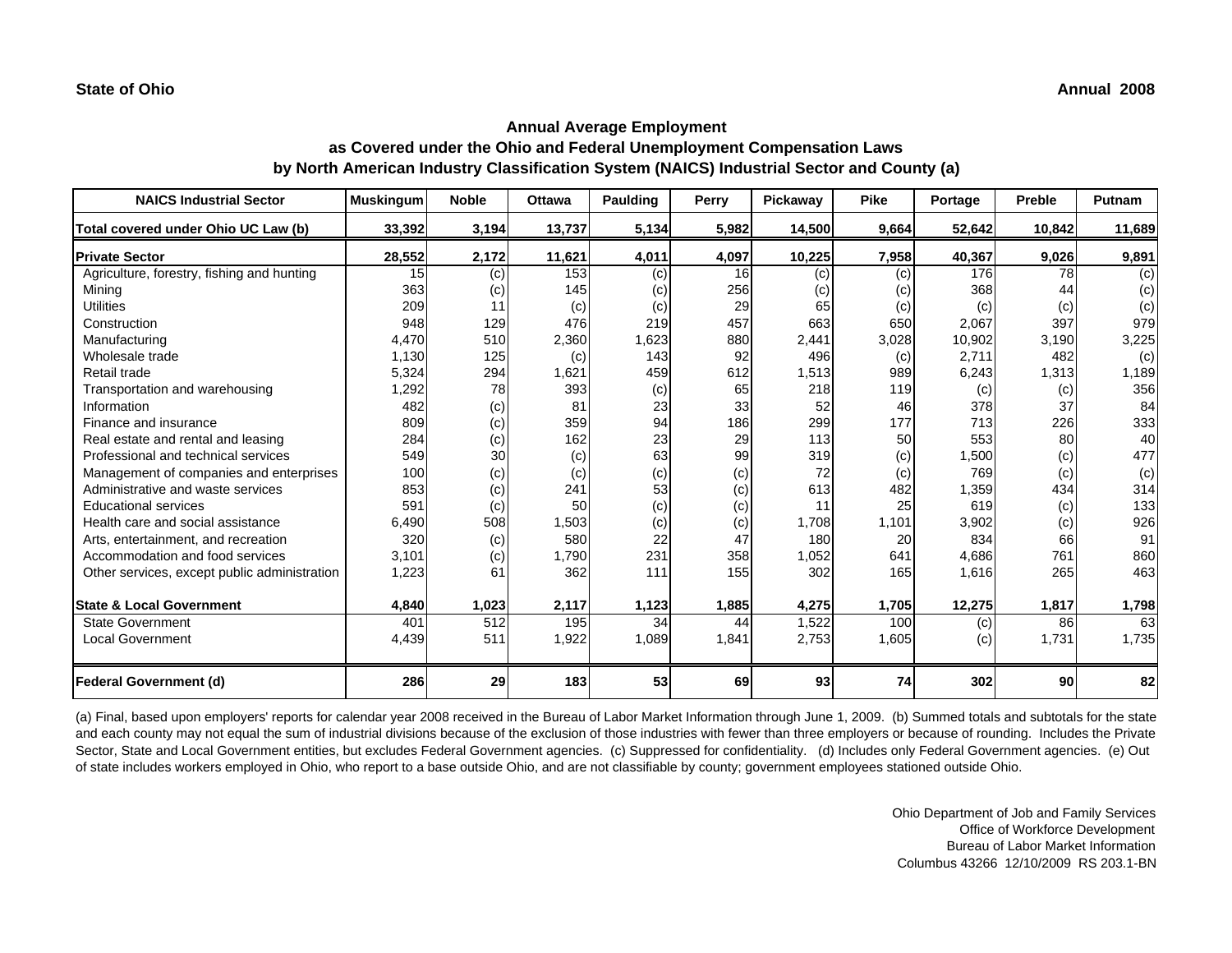| <b>NAICS Industrial Sector</b>               | <b>Richland</b> | <b>Ross</b> | Sandusky | <b>Scioto</b> | Seneca | <b>Shelby</b> | <b>Stark</b> | <b>Summit</b> | <b>Trumbull</b> | Tuscarawas |
|----------------------------------------------|-----------------|-------------|----------|---------------|--------|---------------|--------------|---------------|-----------------|------------|
| Total covered under Ohio UC Law (b)          | 54,955          | 24,753      | 25,947   | 23,949        | 20,576 | 29,390        | 159,300      | 270,575       | 75,513          | 35,531     |
| <b>Private Sector</b>                        | 47,223          | 19,779      | 22,738   | 18,673        | 17,702 | 26,686        | 141,055      | 241,364       | 66,099          | 30,995     |
| Agriculture, forestry, fishing and hunting   | 133             | 60          | (c)      | 24            | 138    | (c)           | 229          | 127           | 58              | 129        |
| Mining                                       | 26              | 28          | (c)      | 16            | 109    | (c)           | 296          | 98            | 40              | 511        |
| <b>Utilities</b>                             | (c)             | 185         | 46       | 133           | 119    | (c)           | 521          | 1,273         | 187             | 65         |
| Construction                                 | 1,977           | 831         | 898      | 1,491         | 1,054  | 1,430         | 7,224        | 10,494        | 2,710           | 1,451      |
| Manufacturing                                | 11,750          | 3,763       | 8,884    | 1,980         | 4,941  | 13,004        | 28,743       | 33,347        | 15,633          | 7,897      |
| Wholesale trade                              | 2,049           | 552         | 635      | 317           | 639    | 1,703         | 6,156        | 14,219        | 2,338           | 1,352      |
| Retail trade                                 | 7,167           | 3,749       | 2,742    | 2,940         | 2,077  | 2,046         | 20,198       | 32,388        | 10,531          | 4,579      |
| Transportation and warehousing               | (c)             | 451         | 424      | 451           | 452    | (c)           | 3,074        | 8,146         | 2,297           | 975        |
| Information                                  | 1,024           | 398         | 169      | 246           | 265    | 195           | 2,025        | 3,998         | 676             | 456        |
| Finance and insurance                        | 1,185           | 514         | 514      | 524           | 568    | 361           | 6.031        | 8.881         | 1.656           | 766        |
| Real estate and rental and leasing           | 440             | 152         | 254      | 227           | 83     | 162           | 1,450        | 2,916         | 1,185           | 299        |
| Professional and technical services          | 1,486           | 390         | 374      | 494           | 386    | 320           | 4,628        | 13,378        | 1,503           | 1,266      |
| Management of companies and enterprises      | 107             | 266         | 239      | 53            | 296    | (c)           | 1,044        | 14,382        | 707             | 102        |
| Administrative and waste services            | 3,214           | 970         | 846      | 360           | 836    | 1,874         | 8,339        | 20,248        | 4,228           | 1,380      |
| <b>Educational services</b>                  | 446             | 116         | (c)      | 213           | 911    | (c)           | 2,974        | 3,622         | 522             | 176        |
| Health care and social assistance            | 7,795           | 4,128       | (c)      | 6,138         | 2,526  | (c)           | 26,119       | 40,258        | 12,131          | 4,688      |
| Arts, entertainment, and recreation          | 608             | 215         | 278      | 129           | 167    | 91            | 1.758        | 3,666         | 827             | 318        |
| Accommodation and food services              | 4,734           | 2,427       | 2,176    | 2,421         | 1,441  | 1,518         | 14,209       | 21,378        | 6,671           | 3,379      |
| Other services, except public administration | 1,652           | 586         | 826      | 516           | 695    | 661           | 6,039        | 8,547         | 2,199           | 1,206      |
| <b>State &amp; Local Government</b>          | 7,732           | 4,975       | 3,208    | 5,275         | 2,874  | 2,704         | 18,246       | 29,210        | 9,415           | 4,537      |
| <b>State Government</b>                      | 1,556           | 1,647       | 151      | 1,830         | 496    | 298           | 1,495        | 4,919         | 790             | 424        |
| <b>Local Government</b>                      | 6,176           | 3,328       | 3,057    | 3,445         | 2,378  | 2,406         | 16,751       | 24,291        | 8,625           | 4,113      |
| <b>Federal Government (d)</b>                | 647             | 1,463       | 123      | 177           | 137    | 93            | 1,128        | 1,987         | 466             | 215        |

(a) Final, based upon employers' reports for calendar year 2008 received in the Bureau of Labor Market Information through June 1, 2009. (b) Summed totals and subtotals for the state and each county may not equal the sum of industrial divisions because of the exclusion of those industries with fewer than three employers or because of rounding. Includes the Private Sector, State and Local Government entities, but excludes Federal Government agencies. (c) Suppressed for confidentiality. (d) Includes only Federal Government agencies. (e) Out of state includes workers employed in Ohio, who report to a base outside Ohio, and are not classifiable by county; government employees stationed outside Ohio.